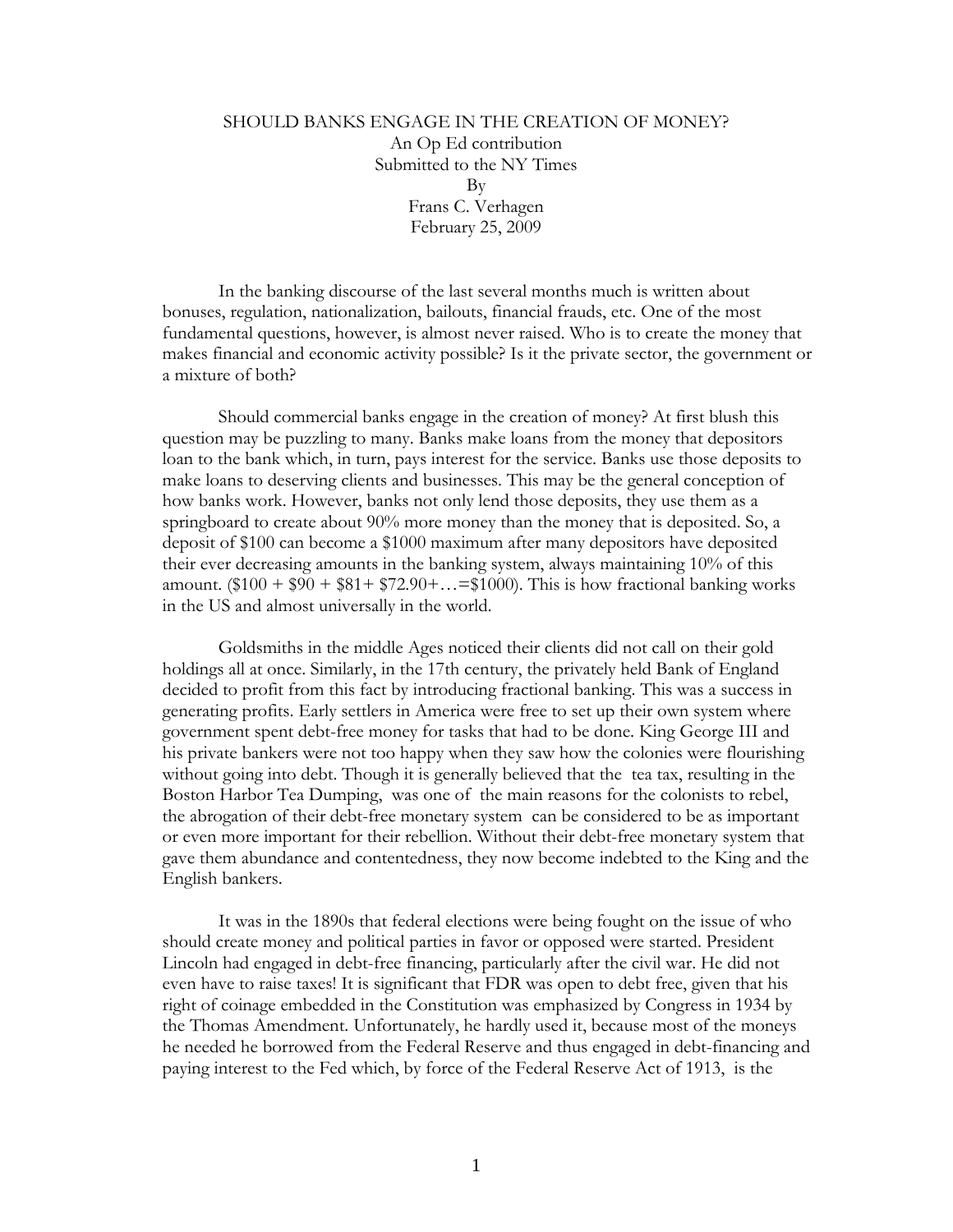coordinating institution of its 12 regional banks and the private banking system with its fractional banking.

Obviously, the writer of this piece firmly believes that commercial banks should not create the money for the commonwealth—it is the citizens' common wealth that is not to be subjected to the profit motive and often the greed of large banking conglomerates. Thus, banks should become utilities that provide financial services without creating money. How can they be entrusted with such an important function while they are competing or colluding together? Is it fair when other industries cannot create their own money?

What can be done by the Obama Administration about the debts that have been accumulating on account of the previous administration's war spending, the TARP program, the Stimulus package and other pending programs?

As in the 1890s a national debate has to take place about the creation of money by commercial banks and the public sector's right and responsibility of providing an equitable and sustainable, and, therefore, a stable monetary system. Talking about nationalization as a temporary solution so that we can go back to the old fractional banking system misses the boat.

To be included in this national debate is the international dimension of the monetary system for we live in an integrated international monetary system with hedge funds, offshore banking, tax havens, etc. Also to be included in this debate is how the nation and nations are going to pay for the present and future damages of the climate crisis. It is suggested by International Institute of Monetary Transformation that in the debate the Terra Solution should be considered.

The Terra solution, while not a blueprint, provides a direction and a framework for policy making and action by government, business, and civil society. It can solve the economic crisis by solving the climate crisis. They have to be tackled simultaneously and that can be done in different ways and levels. The Terra solution provides a financing mechanism to fund the Millennium Development Goals and other social programs in the global South because of a steady flow of capital resources, i.e. Terras from the ecological debtor nations in the global North to the ecological creditor nations in the South. So, what is this famous Terra solution? A chimera? A pipe dream? A cargo cult?

The Terra solution is the basis not for the reform, but for the transformation of the international monetary system. Transformation entails a revamping, an overhauling, and a basic reorientation. Because of its radical restructuring people and organizations are hesitant. Who is ready for "Real Change"? Yes, we can? The Terra solution has the greatest chance of being adopted by governments, business and civil society when economic and climatological conditions are getting worse and worse, which they will.

So, what precisely is this Terra solution that is part of a transformed international monetary system? Terra (Latin for Earth) is the name that I have given to a new international reserve currency that is based, not upon gold, nails, cowries or a basket of major currencies or commodities, but on carbon emissions permits or CEPs. These